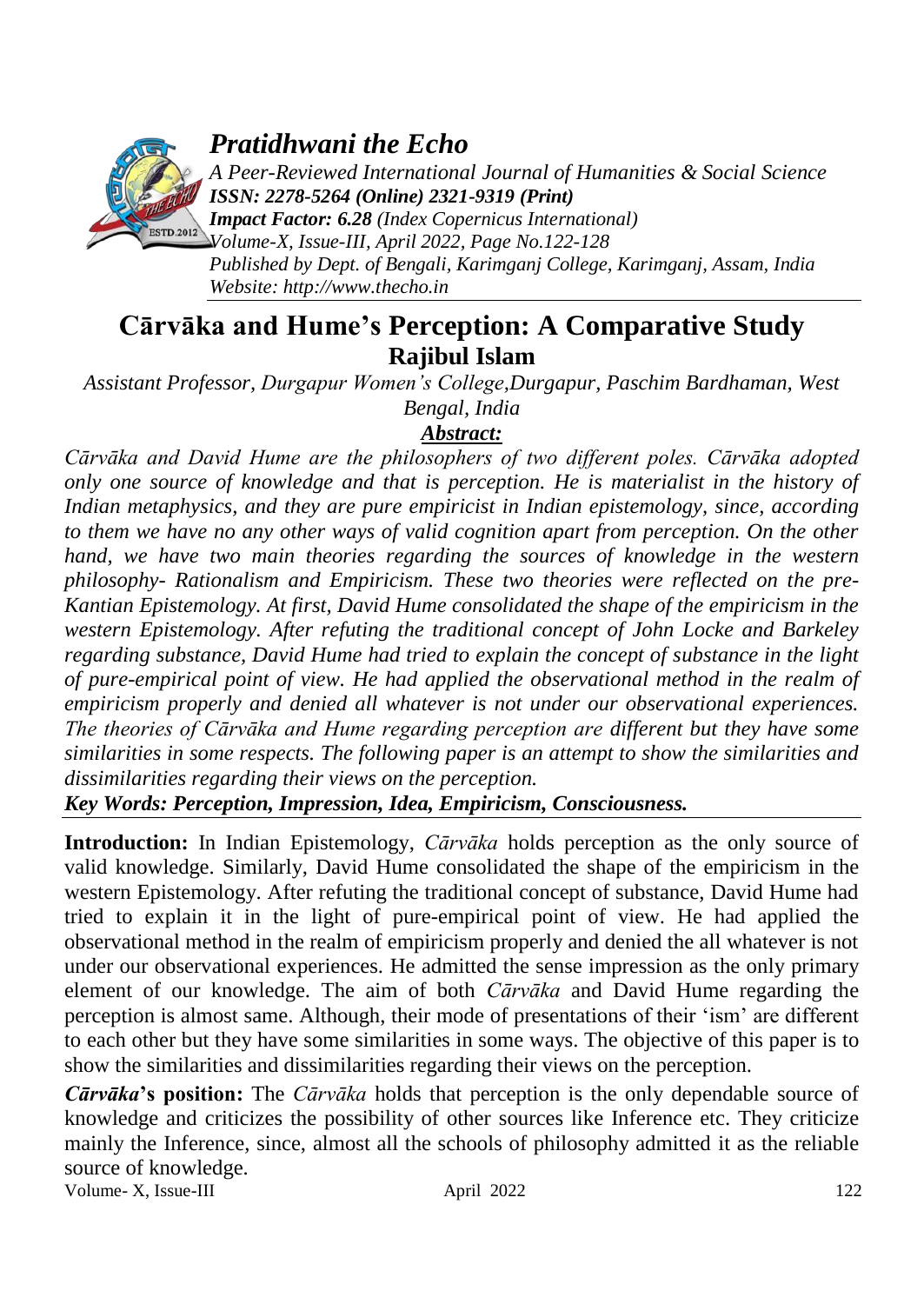According to *Cārvāka,* perception is held to be of two kinds, (i) External perception and (ii) Internal perception. It means to say that perception is produced by external sense organ or by the inner sense organ, i.e. mind. The external perception means the contact between sense organs and the objects.

 The *Cārvāka* don"t admit the inference as a means of valid knowledge. They argue that if Inference is to be regarded as a *pramā* or means of valid knowledge, it must produce knowledge about which we can have no doubt and which must be true to reality. But Inference cannot fulfill these conditions, because when we infer, for example, the existence of fire on a mountain from the perception of smoke, we take a leap in the dark, from the perceived to un-perceived object. A logician perhaps will point out that such a leap is justified by our previous knowledge of the invariable relation between smoke and fire, and that the inference stated more clearly would be: "all cases of smoke are cases of fire", but the *Cārvāka* refused it and argue that this contention would be acceptable only if the major premise stating the invariable relation between the middle term "smoke" and the major terms "fire" is beyond doubt. But this invariable relation can be established only if we have knowledge of all cases of smoke in the presence of fire. However this is not possible because we cannot perceive even all the cases of smoke and fire existing in different places all over the world now, to say nothing of those which existed in the past or will exist in the future. So no invariable universal relation can be established by inference. Neither can it be based on another inference, because it will involve a fallacy, since in the case of this inference to establish it, and so on, and hence would arise the fallacy of an adinfinitum. So, being the ground of the Inference is weak, Inference is not regarded as a dependable source of knowledge. Similarly, they refuted Comparison and Testimony as the valid sources of knowledge.

**David Hume's position:** In the words of Prof. A.J. Ayer "David Hume, to my mind the greatest of all British philosophers…".Hume discussed about the source of knowledge in the first chapter of his first book of "A Treatise of Human Nature", it was this book that awakened Kant from his "dogmatic slumbers", and in the second chapter of his "An Enquiry Concerning Human Understanding". Likewise, Locke and Berkeley, Hume also regarded perception as the only dependable source of our knowledge. Following the way of Berkeley, Hume concluded about empiricism more destructively. Whatever is beyond our sense experience has no existence. Soul, substance are not regarded as existent matter as they are beyond sense experience. Even the existence of God cannot be proved logically. Thus, Hume's philosophy falls under the skepticism.

 Hume divided all of our perception into two kinds-(I) impressions and (II) ideas. All of our ideas are produced only from impressions. Ideas are only the "faint copies" of impression. Therefore, according to Hume without the base of impression no ideas can be produced. There is no invariable and static world which is beyond of our impression. Even, he denied the existence of invariable and static mind as the substratum of our ideas, as it cannot be perceived through our sense perception. There is no such type of eternal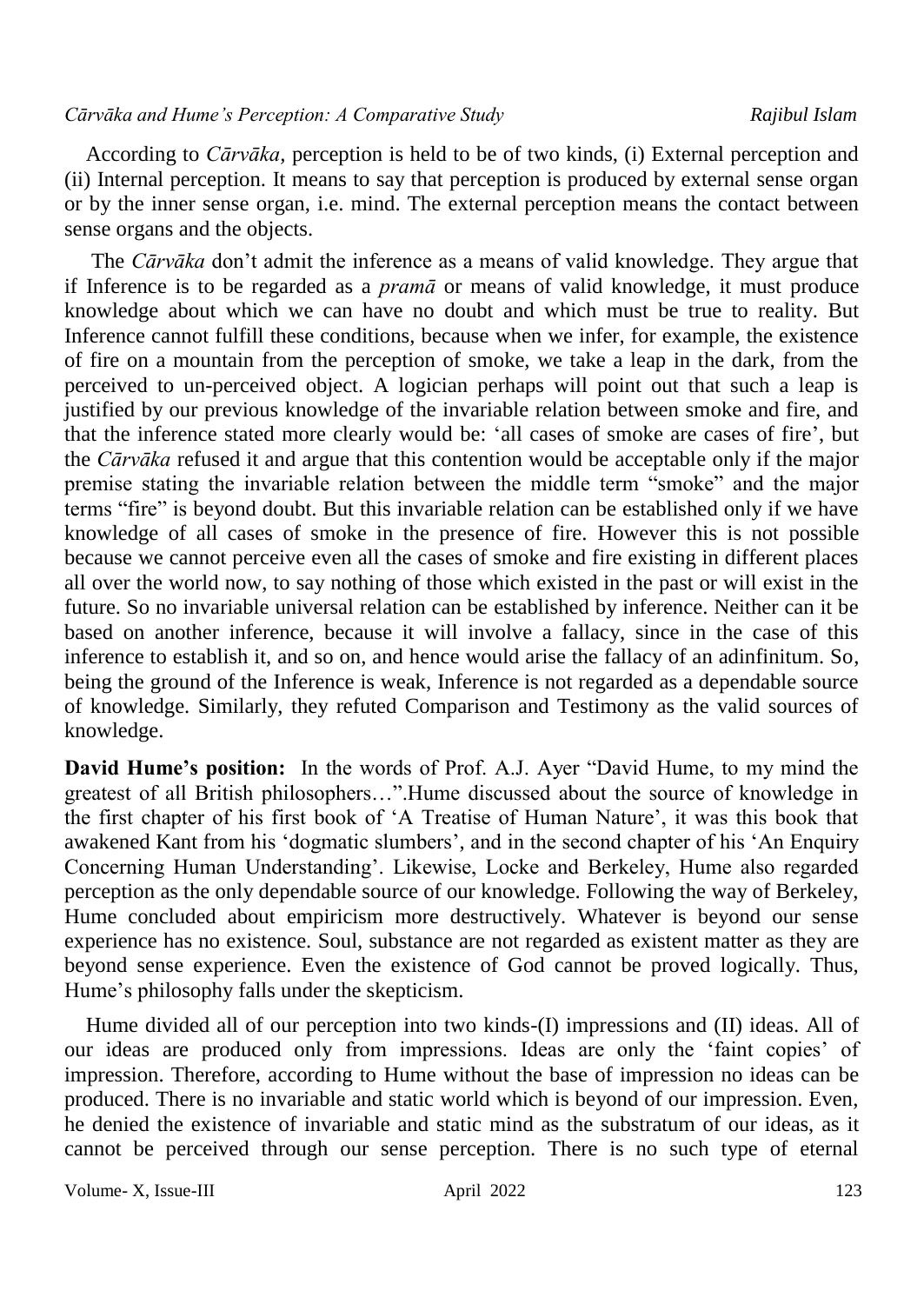#### *Cārvāka and Hume's Perception: A Comparative Study Rajibul Islam*

substance. It is possible in our mere imagination. By the "reflection" we get some changeable, separated ideas and feelings of our mental activities only but we don"t feel about any type of existent, invariable and eternal substance. In the Hume's words "For my part, when I enter most intimately into what I call myself, I always stumble on some particular perception or other, of heat or cold, light or shade, love or hatred, pain or pleasure". There is no logical argument for accepting the existence of the soul as the substratum of the invariable mental activities. All of our thoughts or ideas, which are unconnected and loose, assemble and relate with each other in accordance with the laws of thoughts. Frank Thilly has stated about the laws of association in his book "A History of Philosophy' as follows:

<sup>1</sup> "Our thoughts or ideas, however; are not entirely loose and unconnected or joined by chance, they introduce one another with a certain degree of method and regularity; there is a kind of union between them, one calls up another. A picture naturally leads our thoughts to the original (resemblance), the mention of one room in an apartment suggests and adjoining one (contiguity), the thought of a wound calls up the idea of pain (cause and effect). This is the phenomenon called "association of ideas"".

 According to Hume, impressions and ideas are the only elements of our knowledge. Hume said in his 'Treatise' under the heading of 'Of the Origin of Our Ideas' as follows:

<sup>2</sup>all the perceptions of the human mind resolve themselves into two distinct kinds, which I shall cal Impressions and Ideas. The difference between these consists in the degrees of force and liveliness with which they strike upon the mind, and make their way into our thought or consciousness. Those perceptions, which enter with most force and violence, we may name impressions; and under this name I comprehend all our sensations, passions and emotions, as they make their first appearance in the soul.'

 On the other hand, Hume said about ideas that "By ideas I mean the faint image of these in thinking and reasoning." In other words, when a knower perceives an object, after having sense-object contact he gets some sensation. These sensations are called impressions. After sometime, in the absence of that object when he thinks about that object he gets some copies of which he saw in the past by his memories or imaginations. Thus we can say that, ideas are produced by the memories or imaginations. Hume stated this fact as follows:

 $3 \text{ }$  'By the term 'impression' then I mean all our more lively perceptions when we hear or see or feel or love or hate or desire or will. These are to be distinguished from ideas, which are the fainter perceptions of which we are conscious when we reflect on our impressions.'

 Therefore, we can get our impressions by the direct contact between the object and our senses but for the ideas the sense-object contact is not necessary. We can get impressions only when the object is in front of our senses. When the object is beyond our senses and we

<sup>3</sup> Hume, David. An inquiry Concerning Human Understanding. Ed. By Antony Flue. New York : Collier Books, 1962. p-8

 $\overline{\phantom{a}}$ 

<sup>1</sup> Thilly, Frank. *A History of Western Philosophy*. New York : Henry Holt & Comp., 1914. p-370

<sup>2</sup> Hume, David. A Treatise of Human Nature. ed. By L.A. Selby-Bigge. Oxford : Clarendon Press, 1978. p-7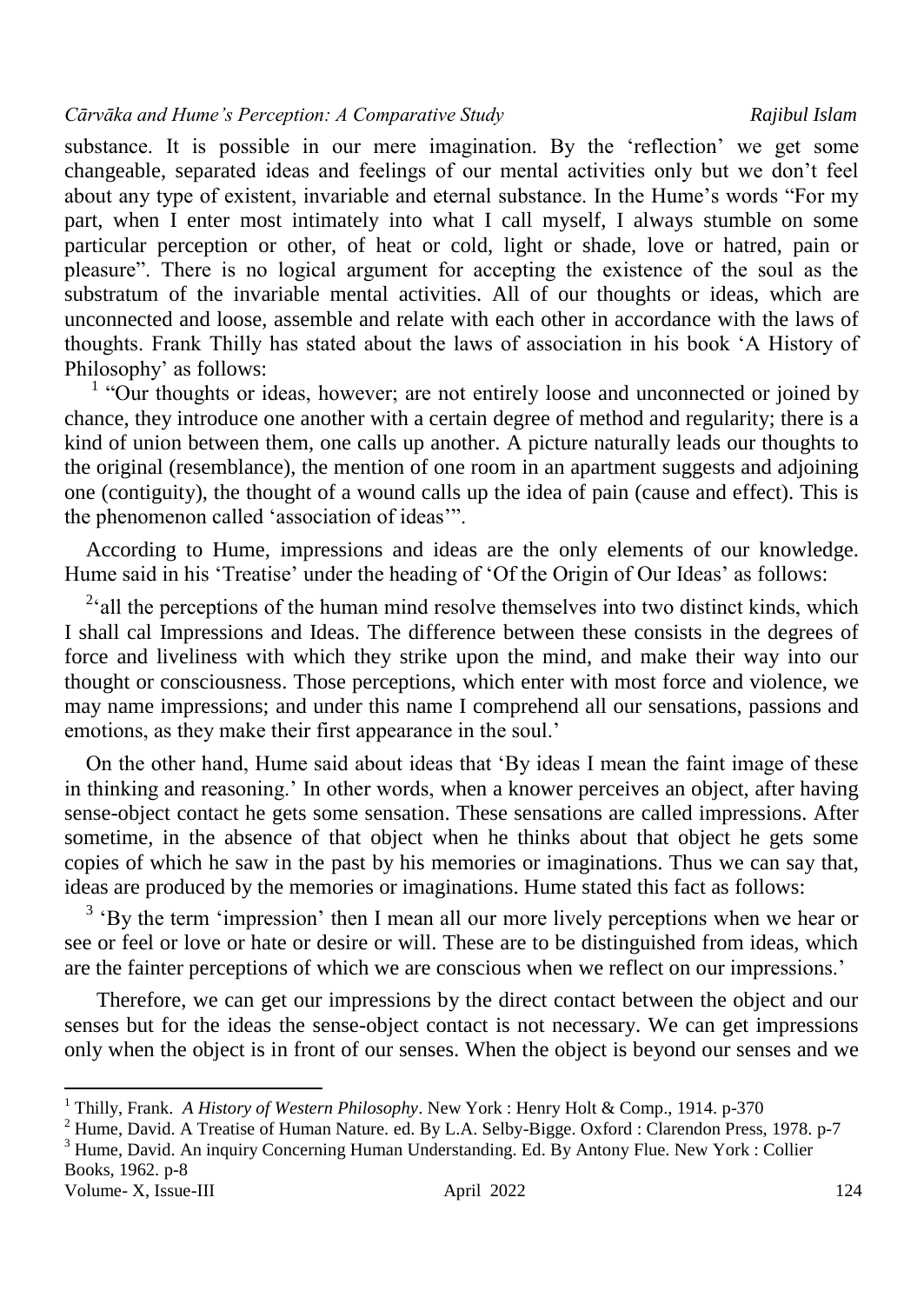think or imagine about those impressions then we get ideas. So, Ideas are the copies of impressions.

# **Similarities:**

(I) First and foremost similarity of *Cārvāka* and David Hume is that they are both empiricist philosopher in epistemological point of view. Because they admit that sense perception is the only means to our knowledge.

(II) According to Hume impression is the primary element of the knowledge. Without impression of object we cannot get any knowledge of something. He regarded perception as the only way of valid cognition. *Cārvāka* also divided perception into (I) External Perception (which we get through our external sense organs) and (II) Mental Perception (which we get through our internal organ, mind). Though, they did not admit the mind as an independent sense organ. They hold mind as a sub-sense organ which is created by the assembling of the five external sense organs. *Cārvāka* admitted mind as conscious.

<sup>4</sup>"consciousness is an epiphenomenon or bye-product of matter; there is no evidence of its existence independent of the body". That is why, mental perception always depends on the external perception. Without external perception of object we cannot get any mental perception. In this context, there is a similarity between Hume"s impression and ideas and *Cārvāka*"s external and mental perception.

 Therefore, both *Cārvāka* and Hume adopted the first stage of our perception as the external perception and impression respectively. They termed the next stage of perception as mental perception and ideas respectively. The source of *Cārvāka*"s external perception and Hume"s impression is the same; similarly, the source of *Cārvāka*"s mental perception and Hume"s ideas is the same. *Cārvāka*"s mental perception depends on external perception and posterior to the external perception. Similarly, Hume"s ideas also depend on impressions and posterior to the impressions.

(III) *Cārvāka* has restricted our scope of imagination by saying that the mental perception is dependent upon the external perception. Similarly, Hume also determined our limitation of our thinking by saying that there are no ideas without impressions.

(IV) *Cārvākas* and David Hume denied the possibility of universal knowledge. According to them, no one can reach upto the universal knowledge through the sense perception.

(V) In Indian philosophy, perception is of two types, namely, *nirvikalpaka* or the indeterminate and *savikalpaka* or the determinate. *Nirvikalpaka* perception is the primary cognition of an object and it cannot be expressed in words; but *savikalpaka* perception is the cognition of an object"s nature and it can be expressed in words. *Cārvāka* admitted that type of perception through which we can get a complete knowledge of an object. So, *Cārvāka*s has admitted *savikalpaka* perception only, since, perception can be expressed by the proposition. Similarly, David Hume had adopted determinate perception, because, all of our ideas are related and connected through the laws of association.

 $\overline{a}$ 

Volume- X, Issue-III april 2022 April 2022 125 <sup>4</sup> Chatterjee,Satischandra and Datta Dhirendramohon. An Introduction to Indian Philosophy.New Delhi:Rupa Publication,2011.p-60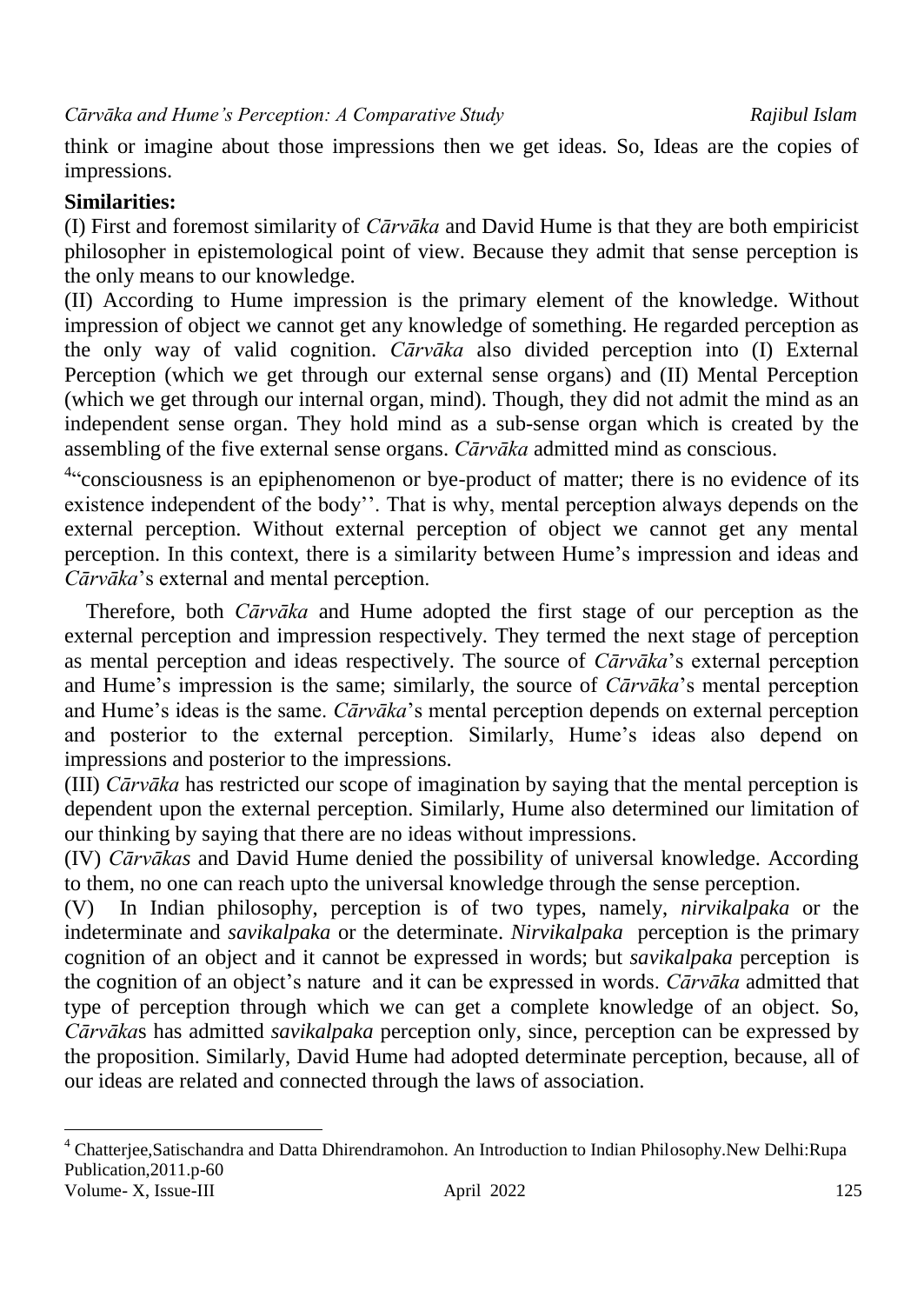## **Dissimilarities:**

(I) *Cārvākas* is of before the  $7<sup>th</sup>$  century B.C. and it was in the primitive stage of the development of Indian philosophy. So, there was no possibility to get an influence by any theories of philosophy, prior to the *Cārvākas*. Rather, *Cārvākas* had collected data from the daily life of the ordinary people. The epistemology, the ethics and the metaphysics of the *Cārvākas* were free from the provocations of any other philosophies.

On the other hand, David Hume was the philosopher of  $18<sup>th</sup>$  century A.D..Naturally, there was a background to his philosophy. He got influence by the history of philosophy of almost two thousand years. So, Hume"s epistemology was influenced by the philosophers, prior to him.

(II) *Cārvākas* epistemology was developed on the ground of his materialism. The background of this was the protestation against the class-exploitation of the society of Vedic-class-inequality. Therefore, this epistemology is more pragmatic or practical than academic.

 On the contrary, Hume"s epistemology is the product of British empirical epistemology which is influenced by the renaissance. Unlike *Cārvākas*, Hume's context is more academic than pragmatic.

(III) *Cārvākas* did not discuss clearly the distinction between external and mental perception and his explanation is not sufficient in this matter. As a result, there is no clear idea of the method of the production the knowledge.

 On the other hand, David Hume clearly distinguished between our impressions and ideas, and said that the distinction is only quantitative but not qualitative. So, we get a clear explanation of the method of the production of knowledge. Hume built a science of the activities of mind which is not appeared in *Cārvāka's* theory. Hume stated further classification in his 'Treatise' as follows:

<sup>5</sup>"There is another division of our perceptions, which it will be convenient to observe, and which extends it both to our impressions and ideas. This division is into Simple and Complex. Simple perceptions or impressions and ideas are such as admit of no distinction nor separation. The complex are the contrary to these, and may be distinguished into parts. Tho" a particular colour, taste, and smell are qualities all united together in this apple, "tis easy to perceive they are not the same, but are at least distinguishable from each other".

(IV) *Cārvāka* and Hume had denied the possibility of universal knowledge, since they have adopted perception as the only source of knowledge. But their explanations of the justifications of not accepting the possibility of universal knowledge are different. *Cārvāka* denied the knowledge of past and future by accepting the external perception as the primary source of knowledge. Since, the external perception of the past and future is not possible. They have determined that the cause of the impossibility of the universal knowledge is the limitation of the power of our senses.

Volume- X, Issue-III and April 2022 126  $\overline{\phantom{a}}$ <sup>5</sup> Hume, David. A Treatise of Human Nature. ed. By L.A. Selby-Bigge. Oxford : Clarendon Press, 1978. p-8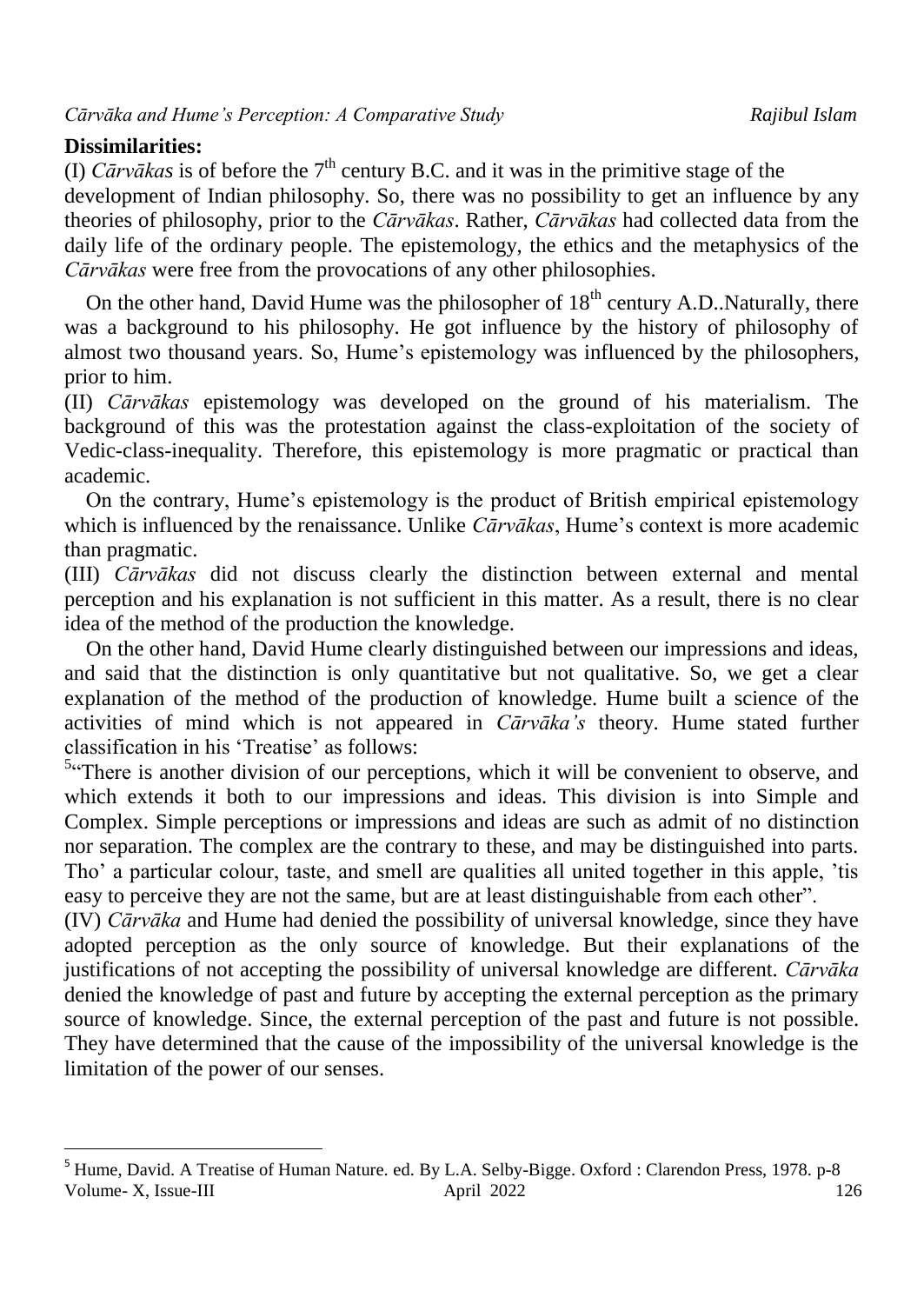#### *Cārvāka and Hume's Perception: A Comparative Study Rajibul Islam*

 On the other hand, the explanation of Hume is different from them. Inductive inference is the basis of universal knowledge and the causality is the basis of inductive inference. Hume raised the question against this causality. According to him, Inductive inference is possible on the basis of the necessary relation between cause and effect. But the idea of the necessity is only mental habit of expectation. He revolts against the popular view of causality. He criticizes the popular connection of cause as "power or activity". He says that we have no experience of power in sense perception and cause cannot exert any power to produce the effect. We never observe that the power or force, as an attribute of cause, is producing the effect. We simply perceive a sequence of two events in time and nothing else. Therefore, the explanation of Hume about the possibility of universal knowledge is more analytic, scientific and clear than *Cārvāka.*

(V) *Cārvāka* is materialist. So, his epistemology is in the light of materialistic approach. On the other hand, Hume"s discussion was pure epistemological. He did not view about the primitive matter of the world and that"s why we cannot say about his philosophy that whether he is materialist or idealist. He did not discuss epistemology in order to accomplish ontological view. He emphasized on the discussion of pure epistemology.

(VI) *Cārvāka*"s explanations about the means of perception or the nature and the number of sense organ are clear and sufficient. He adopted five sense-organs. On the other hand, there is no explanation about the means of perception or the nature and the number of sense organ. Hume started his discussion with the explanation of impression and did not explore about the number and nature of the sense-organs. Perhaps, he agreed with the traditional view of psychology about the nature and number of the senses.

(VII) *Cārvāka* had limitized the boundary of our imagination by saying that mental perceptions are dependent upon external perception but its explanation had not been given clearly. Contrarily, David Hume said that "no ideas are possible without impressions" and this principle clearly declares the limitation of our imagination.

(VIII) There is no discussion about the innate ideas in *Cārvāka*"s theory of perception. Perhaps, he did not feel the requirement to explore this, since, at that time there was no concept of the innate ideas. On the other hand, David Hume discussed it. He criticized the Cartesian concept of innate ideas and said that being elementariness the impressions can be regarded as the innate ideas. To accomplish his theory, David Hume had criticized Cartesian innate ideas and felt to explore about this matter.

Volume- X, Issue-III april 2022 127 **Conclusion:** There are some similarities and some important dis-similarities between *cārvāka* and Hume"s epistemological views regarding the explanations of the concept of perception. It indicates that, *cārvāka* has propounded such a concept of the epistemology before the seventh century B.C. which has been explored properly by David Hume. Their unlikeness is due to the difference of the space, time and the socio-economic situation. It proves that, there is a history of succession of the discussion of the philosophical problem. Contemporary space and time, socio-economic background, science and development of industry take an important role to determinate the motion of the history of philosophy. The epistemological view of *cārvāka* on perception transcended the temporal, spatial and aesthetical boundary and reached on Hume"s philosophy by historical succession.